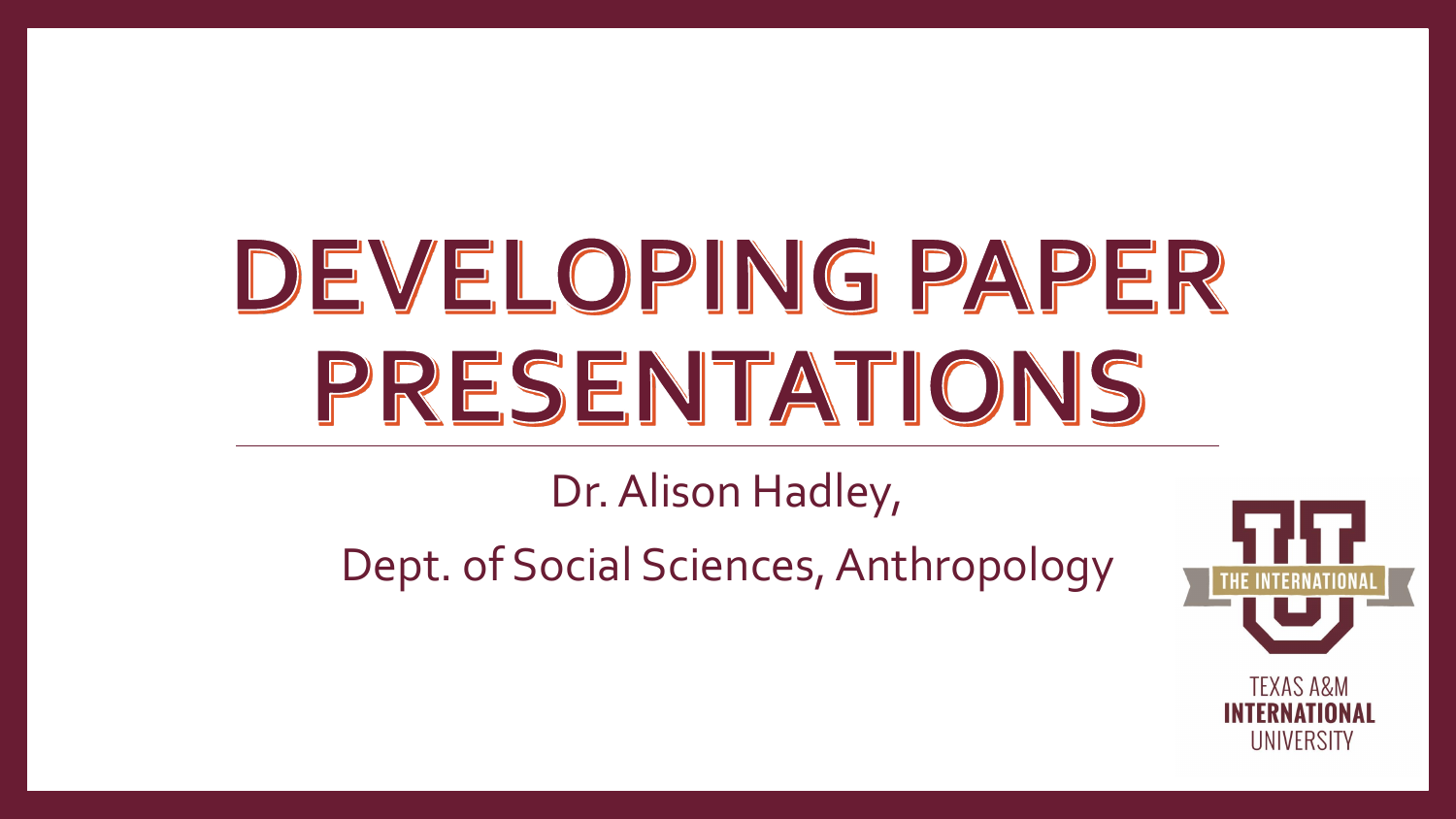## Why a Paper Presentation?

#### **POSTER**

- •Visuals are more important
- Interactive component
- •Preliminary results, wanting feedback

#### **PAPER**

- •Research that is less reliant on a visual component
- •Requires significant explanation of concepts/terms
- •Final version of research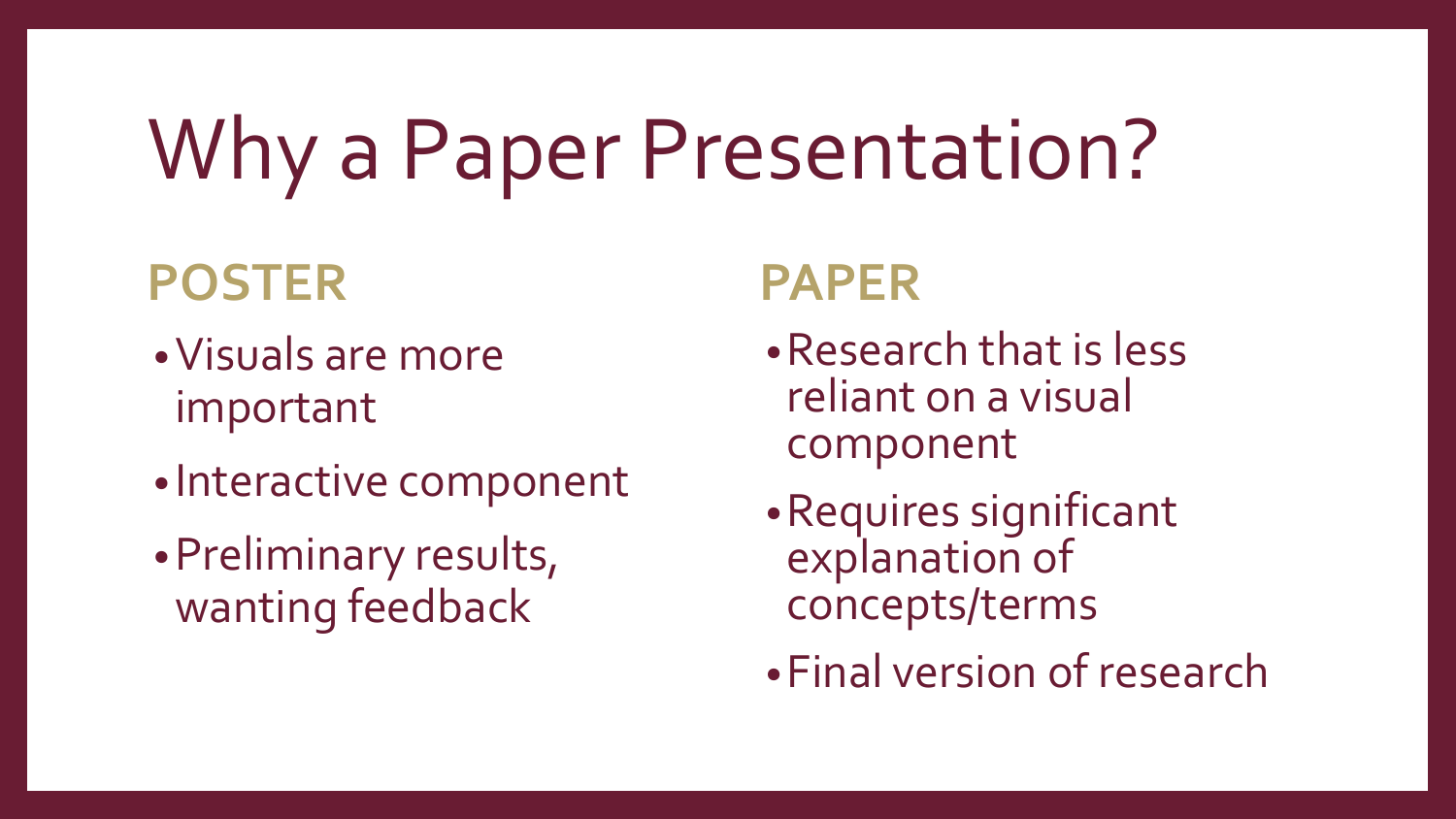#### A Paper at a Professional Conference

- Team members present as a group or individually during an assigned block of time (typically 15-20 minute presentations)
- Important to stay within the time limits
- Typically there is a formal presentation with time for questions at the end
- A particular session will involve multiple different presenters
- Sometimes there are breaks during longer sessions
- At professional conferences, attendees will leave and enter throughout a session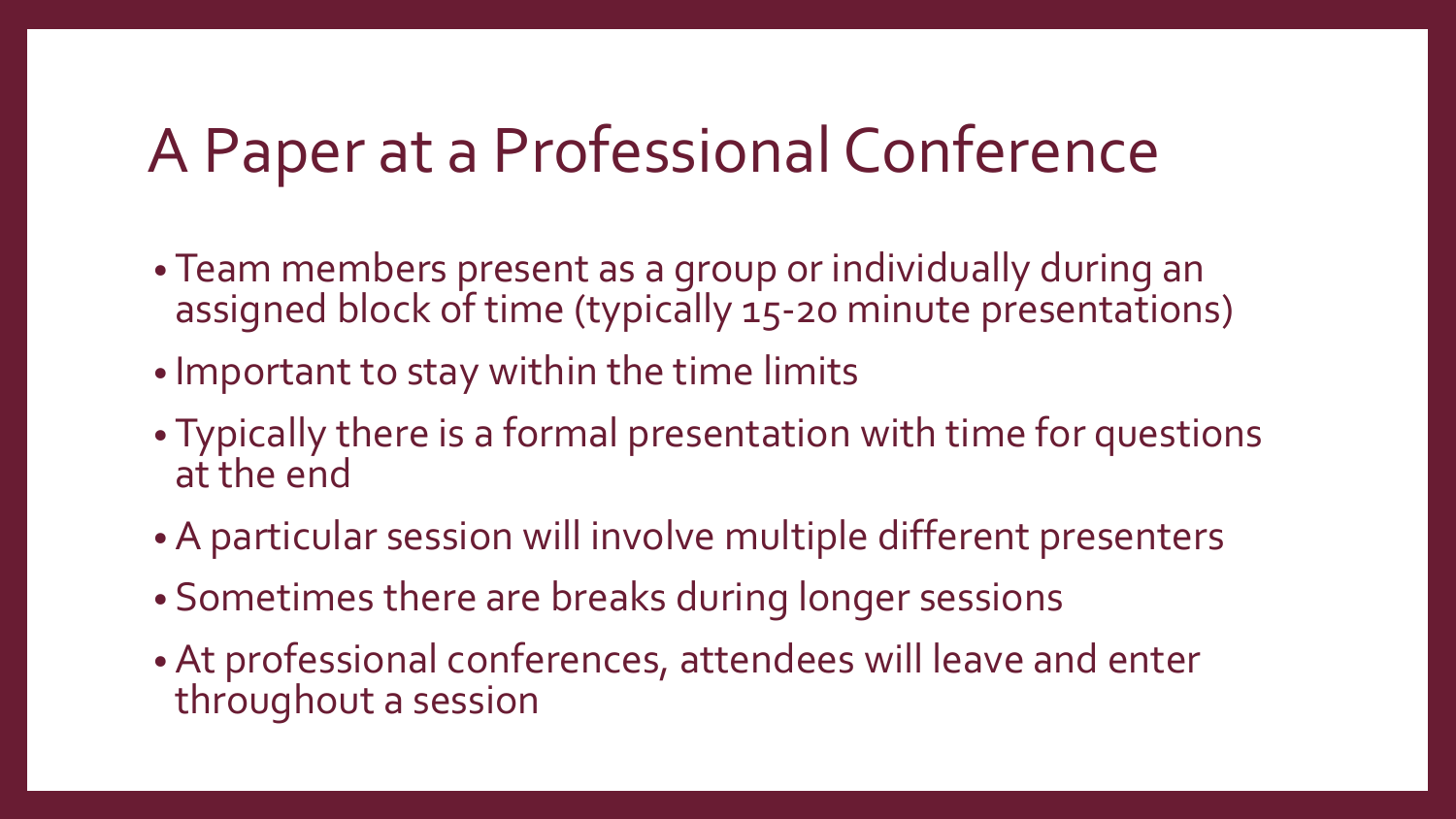#### First Steps:

- Consider your audience
- Know the guidelines, rules, and regulations (usually available when registering)
- •Determine the materials that you need

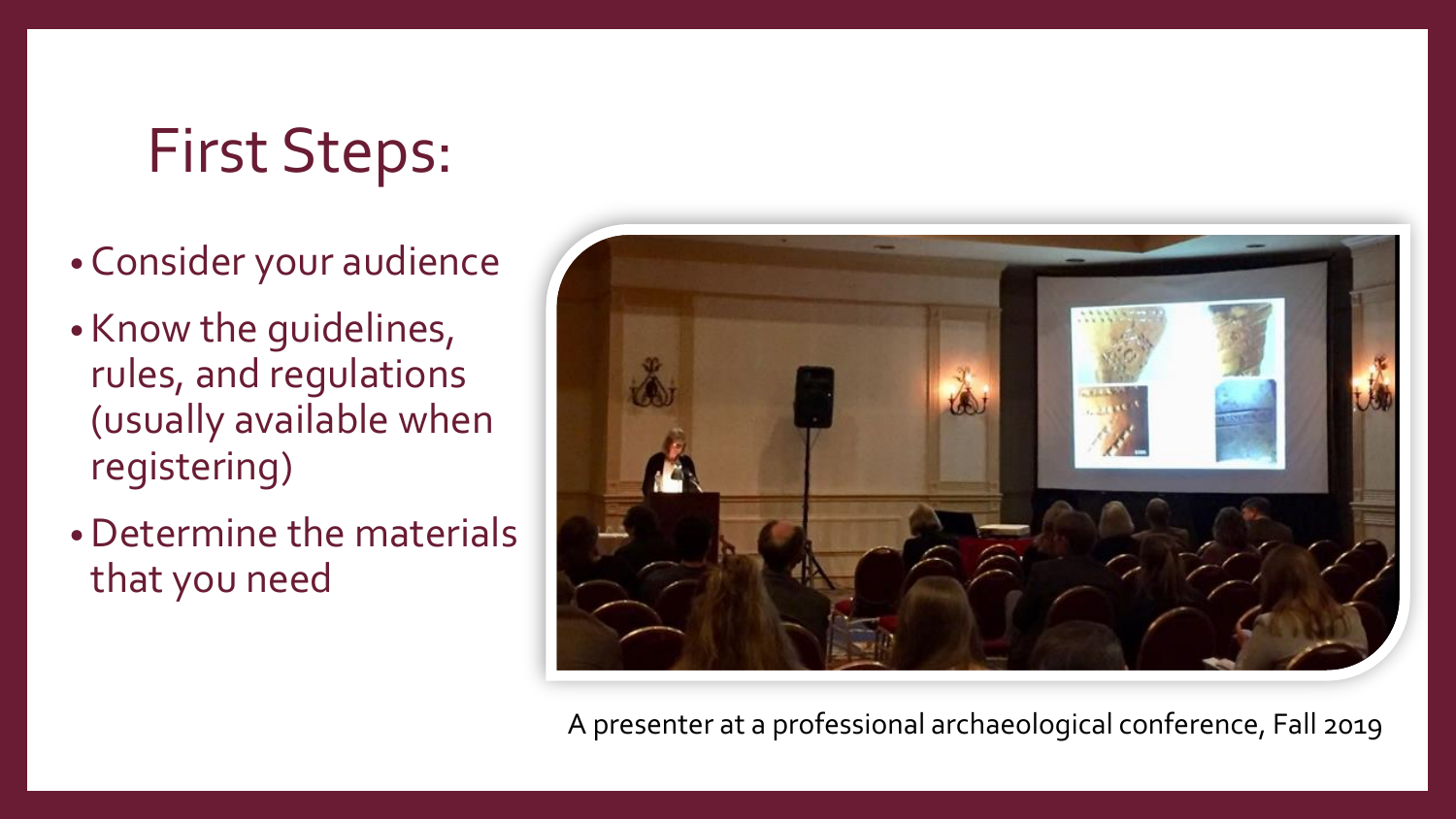#### LBV Oral Presentation Guidelines

- Show up 15 minutes early to the session to upload presentation
- Plan to stay during the entire session
- Be courteous to fellow presenters
- Presentations are 15 minutes, 12 minutes for the presentation and 3 minutes for questions from audience
- Presentations exceeding this time limit will be cut off by moderators in the interest of time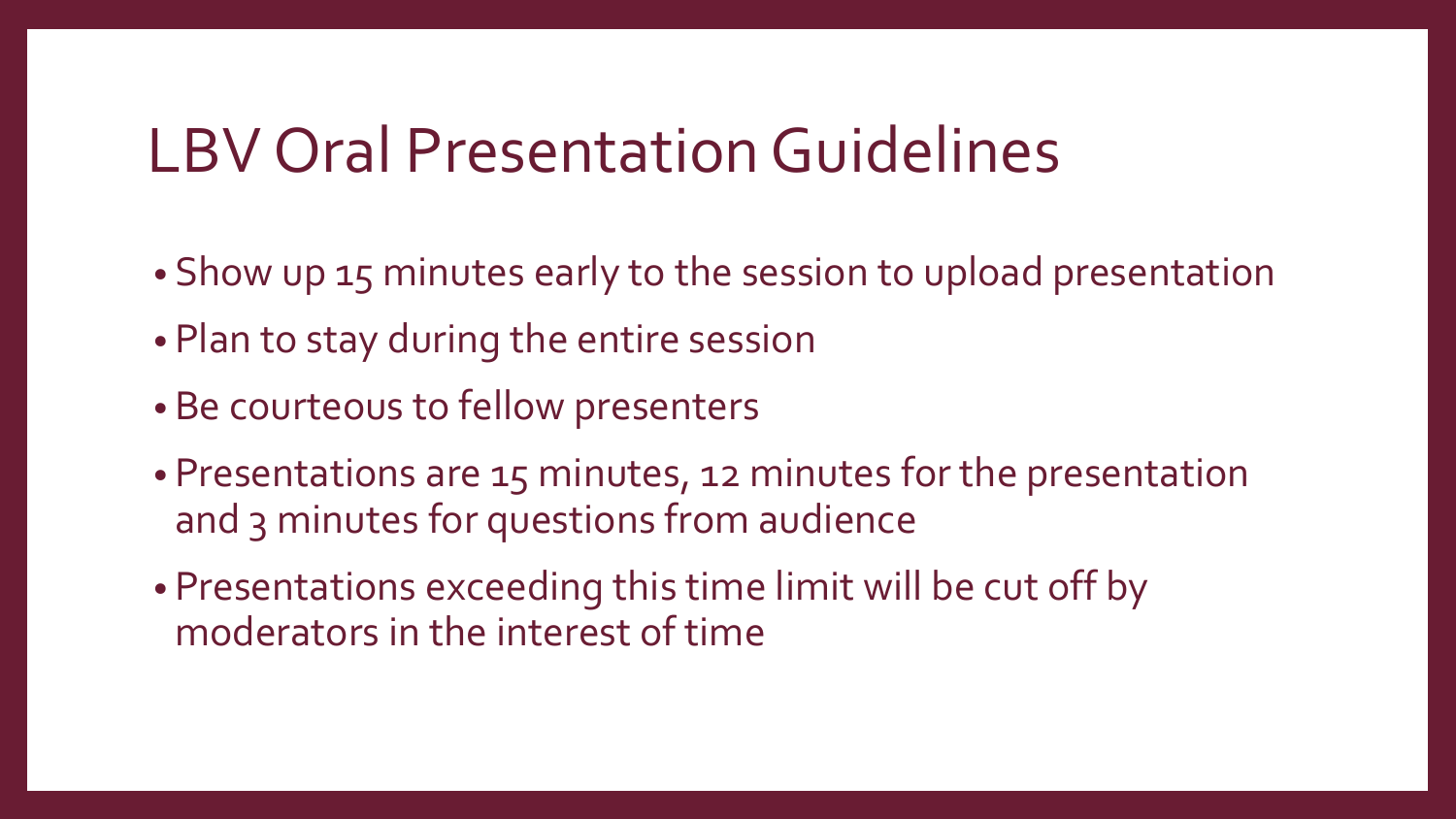#### Starting your Oral Presentation

- Create an outline of your research
- •Use your abstract to highlight the important aspects that you want to include in the presentation
- Choose a platform for the visuals (PowerPoint, Prezi, GoogleSlides, etc.)

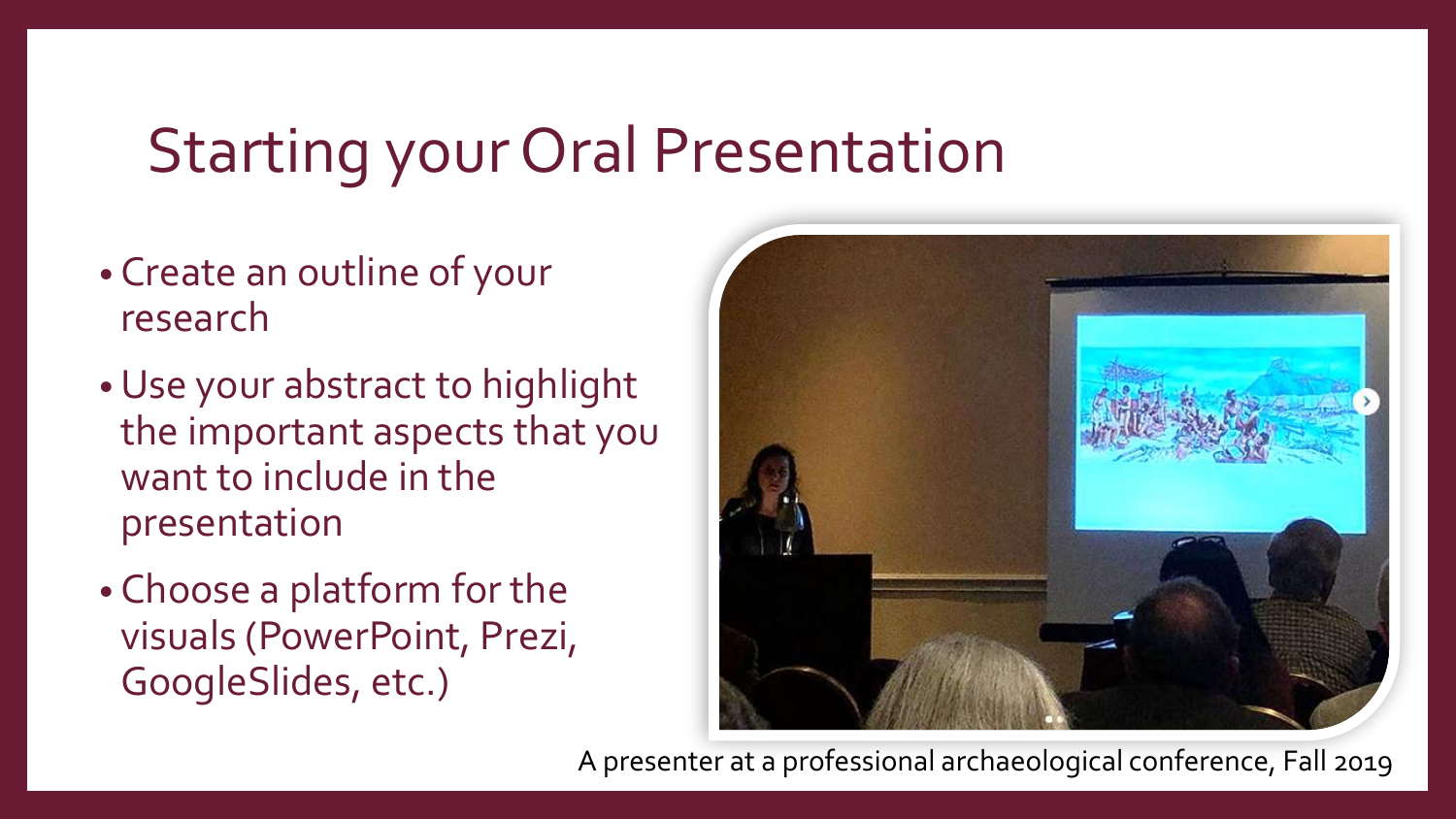## Slide Design

- Organize (layout just like in your paper)
- Title: title, name, department (university, program, etc.), and date of presentation
- A minute per slide
- Short text
	- Font should be at least 18
- Streamlined graphics
- Not too busy

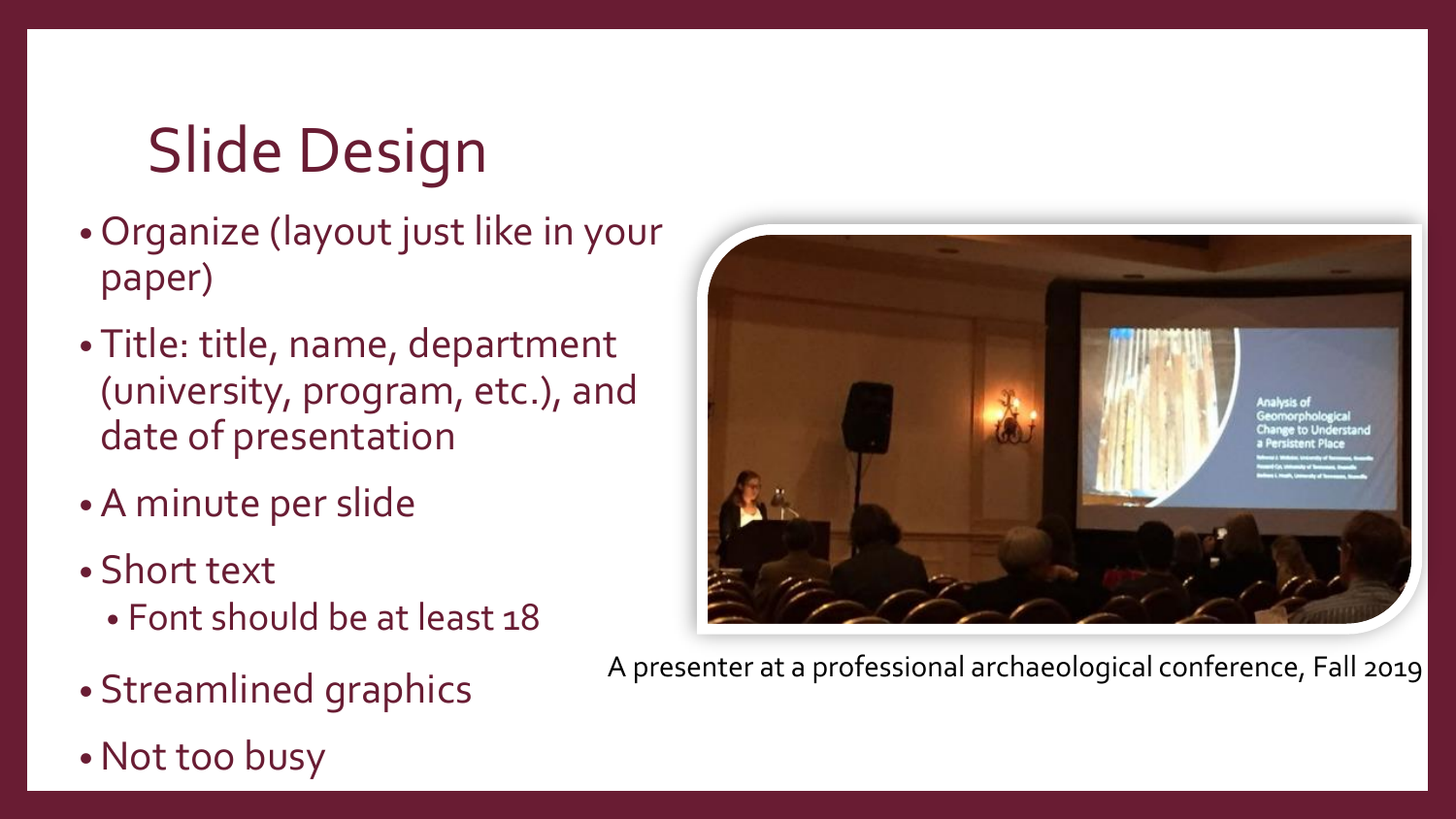### Slide Design, continued

- Background should be light-colored •Need sufficient contrast between background and text
- •Use headlines, bullets, numbering to make it easy to read
	- Avoid complete sentences
- Label visuals clearly
- Keep it clean simple colors, background, and font

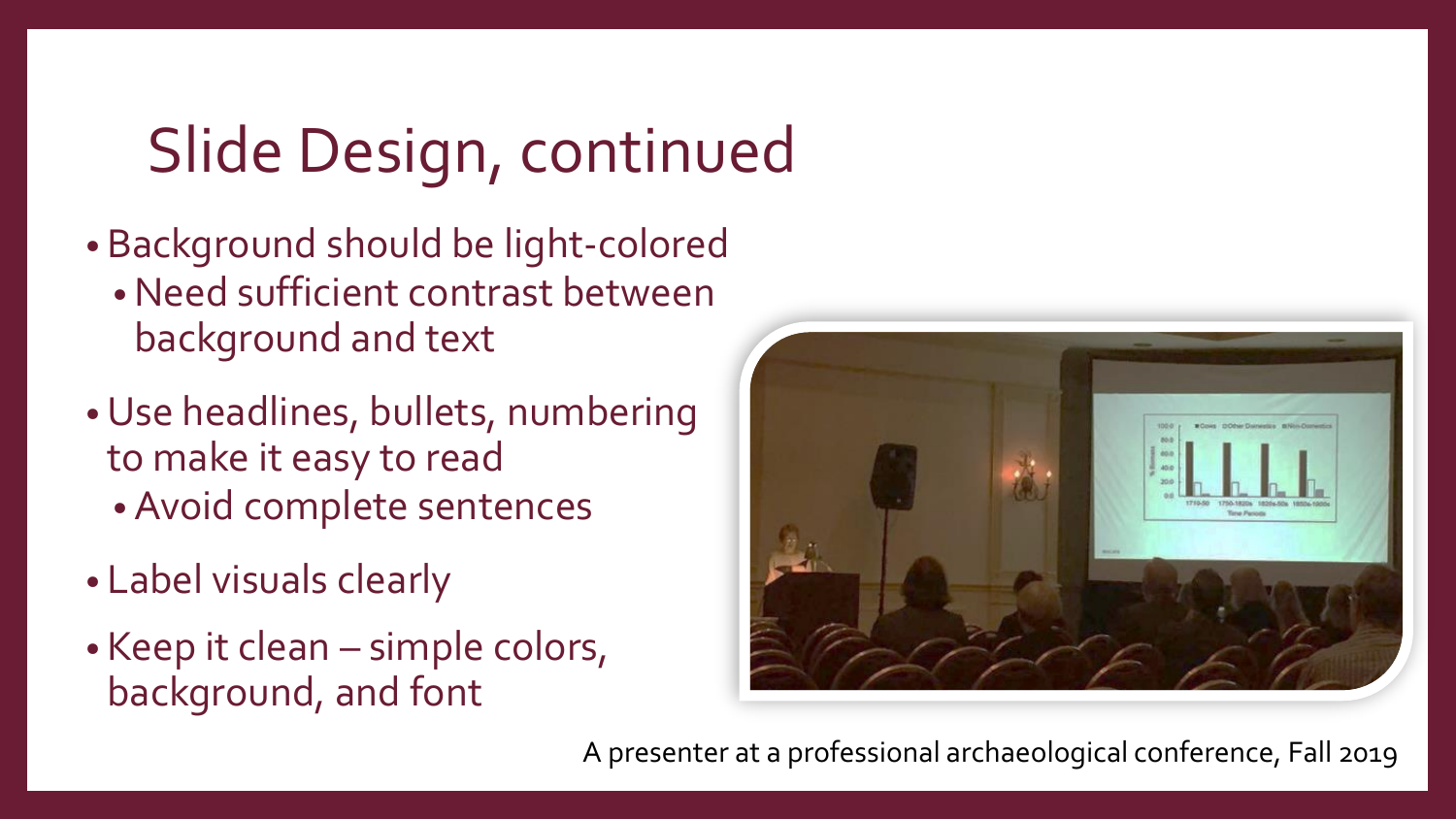#### TAMIU Brand

- Incorporate TAMIU colors, logos, or use a TAMIU PowerPoint
	- [https://www.tamiu.edu/newsinfo/office/identitytoolk](https://www.tamiu.edu/newsinfo/office/identitytoolkit.shtml) it.shtml
	- [https://www.tamiu.edu/newsinfo/office/powerpoint.s](https://www.tamiu.edu/newsinfo/office/powerpoint.shtml) html
	- For brand use email: [aclamont@tamiu.edu](mailto:aclamont@tamiu.edu) or [prmis@tamiu.edu](mailto:prmis@tamiu.edu)
	- To change colors: design > variants > colors > customize colors



INTERNATIONAL

UNIVERSITY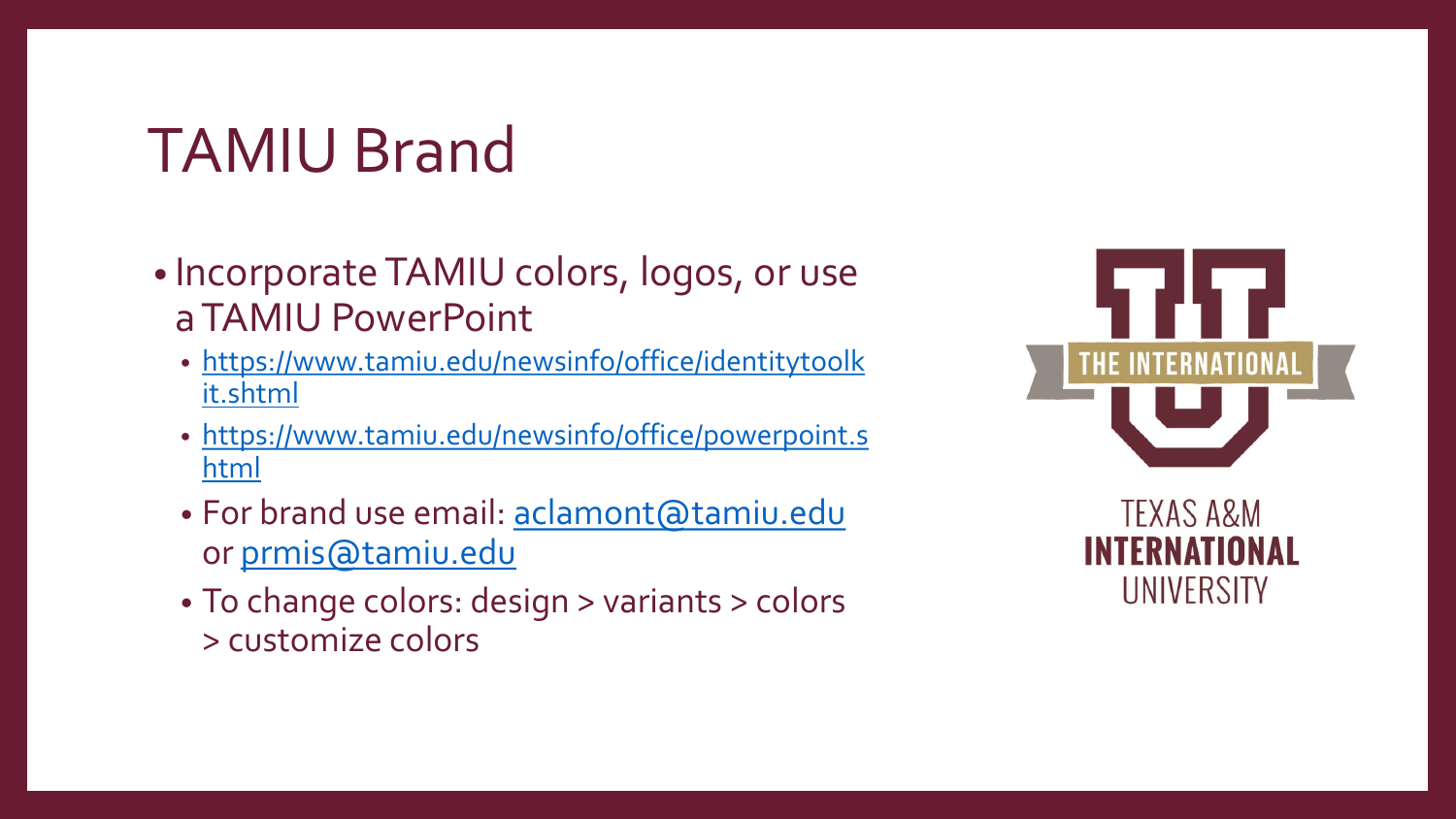### Designing Visuals

- Incorporate diagrams, graphs, and images when appropriate • Data should be easy to read
- Don't make it too cluttered
- Visuals need a short label or plan to discuss

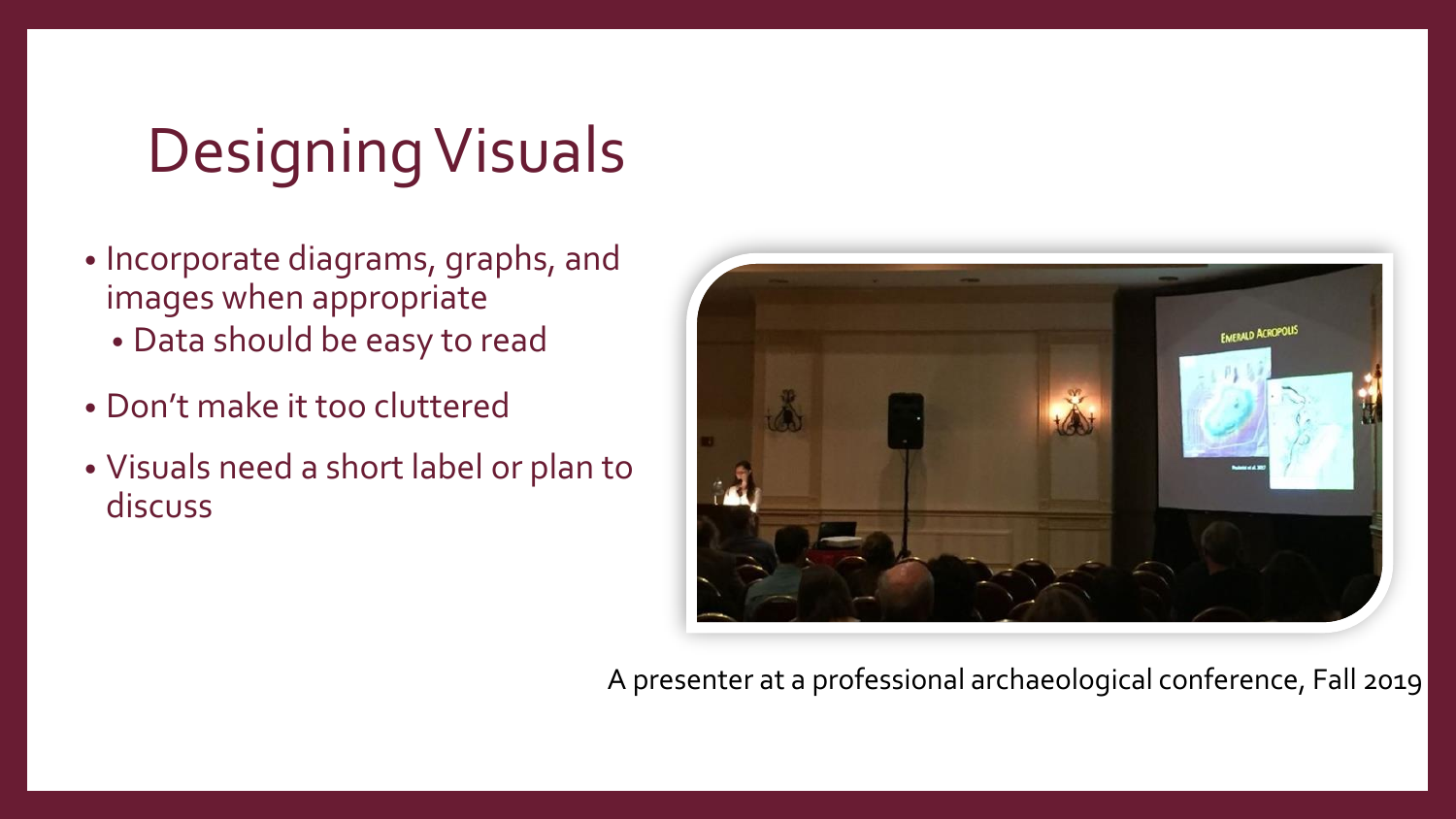#### Practice!

- Make note cards for each slide or have typed notes on a single sheet
- Practice the presentation (with slides and a timer)
- Practice with advisor for feedback
- Refine based on feedback
- Most common mistake is going over the time limit

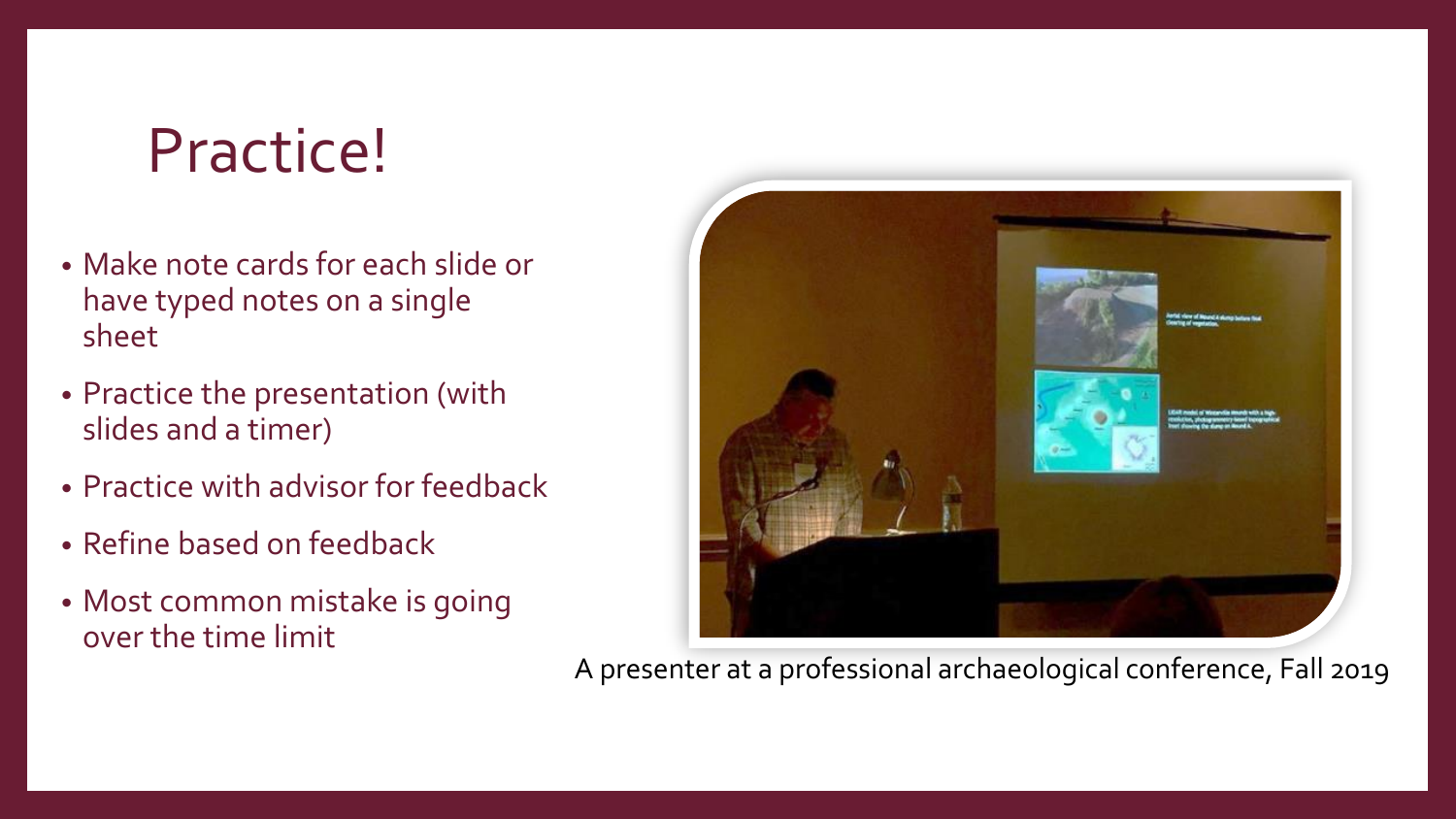## **Delivery**

- Start with your topic
- Nervousness is normal
- Make eye contact with audience
- Speak clearly and in a loud voice
	- Back of the room
- Practice helps
- Dress business casual
- Be confident,
- Don't mention info left out

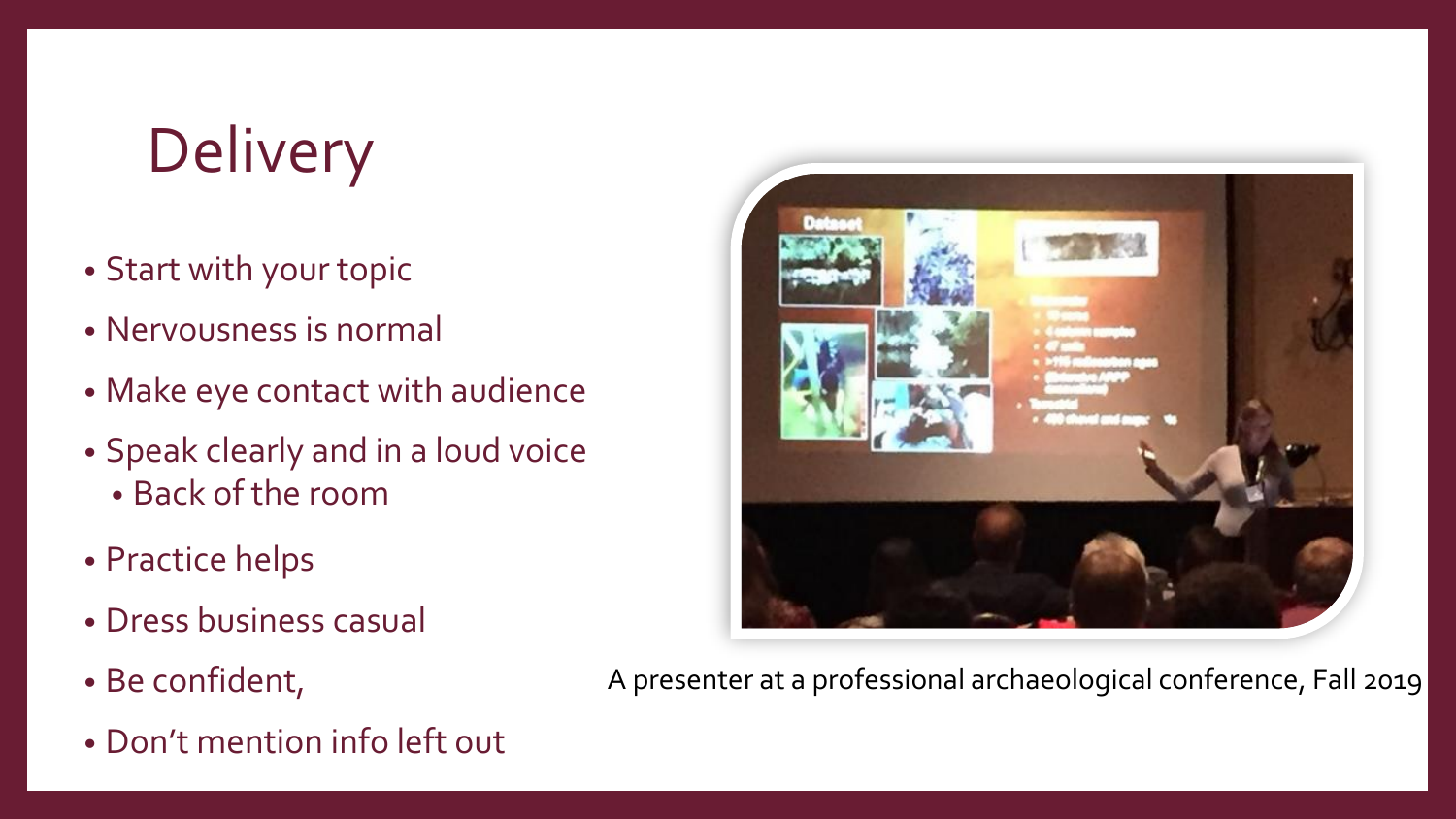## Delivery, continued

- Avoid reading from slides or from a paper
- Mindful of posture
- Move around but avoid:
	- Fidgeting
	- Walking in front of projector
	- Rocking
	- Turning back to audience
	- Pacing
- Show enthusiasm
- End by summarizing main points

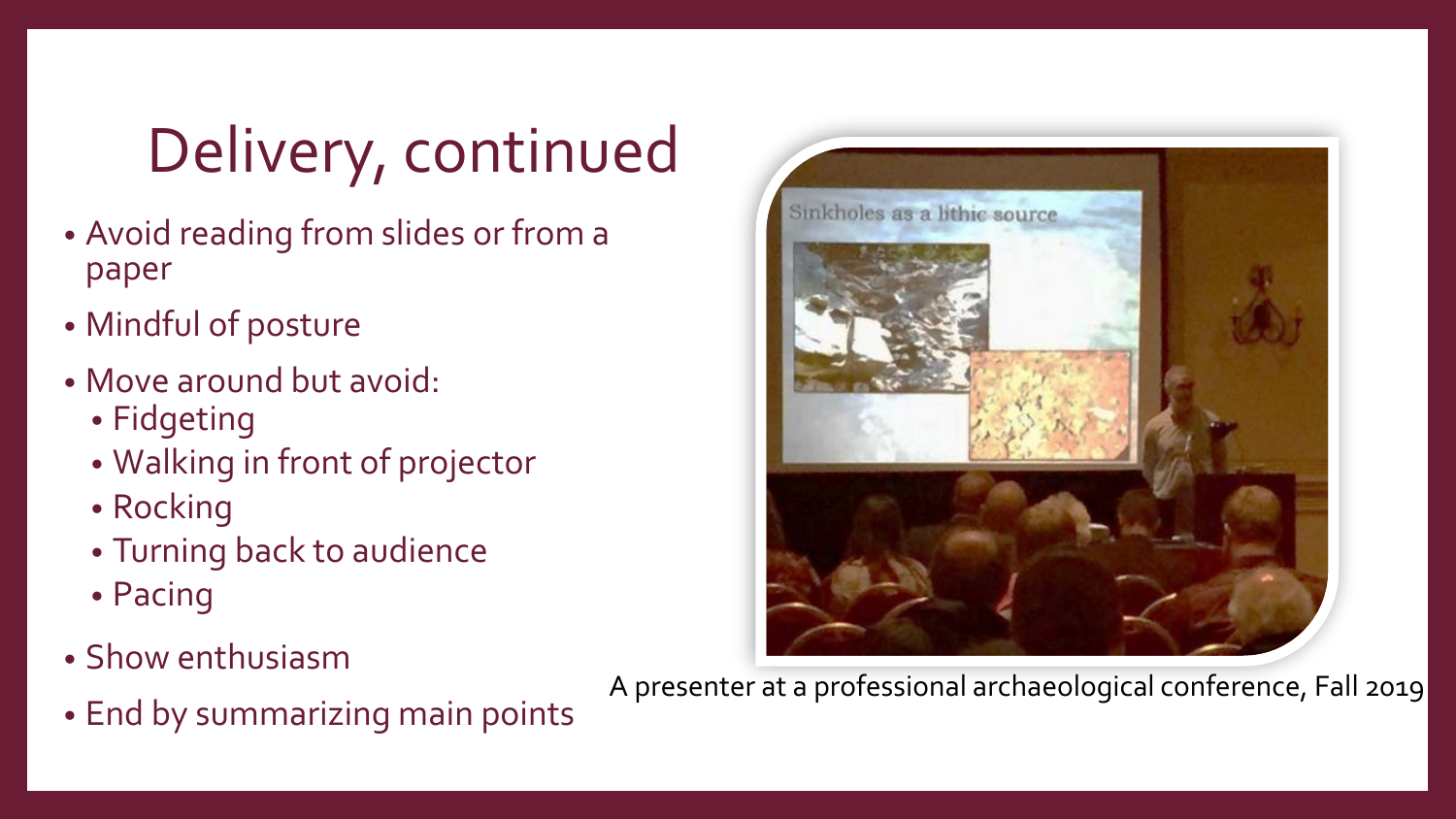#### **Questions**

- At the end ask for questions
- •Have a questions slide
- Encourage questions with body language and eyes
- Listen and take a moment to respond (if needed)
- Answer politely, briefly, and good-humoredly

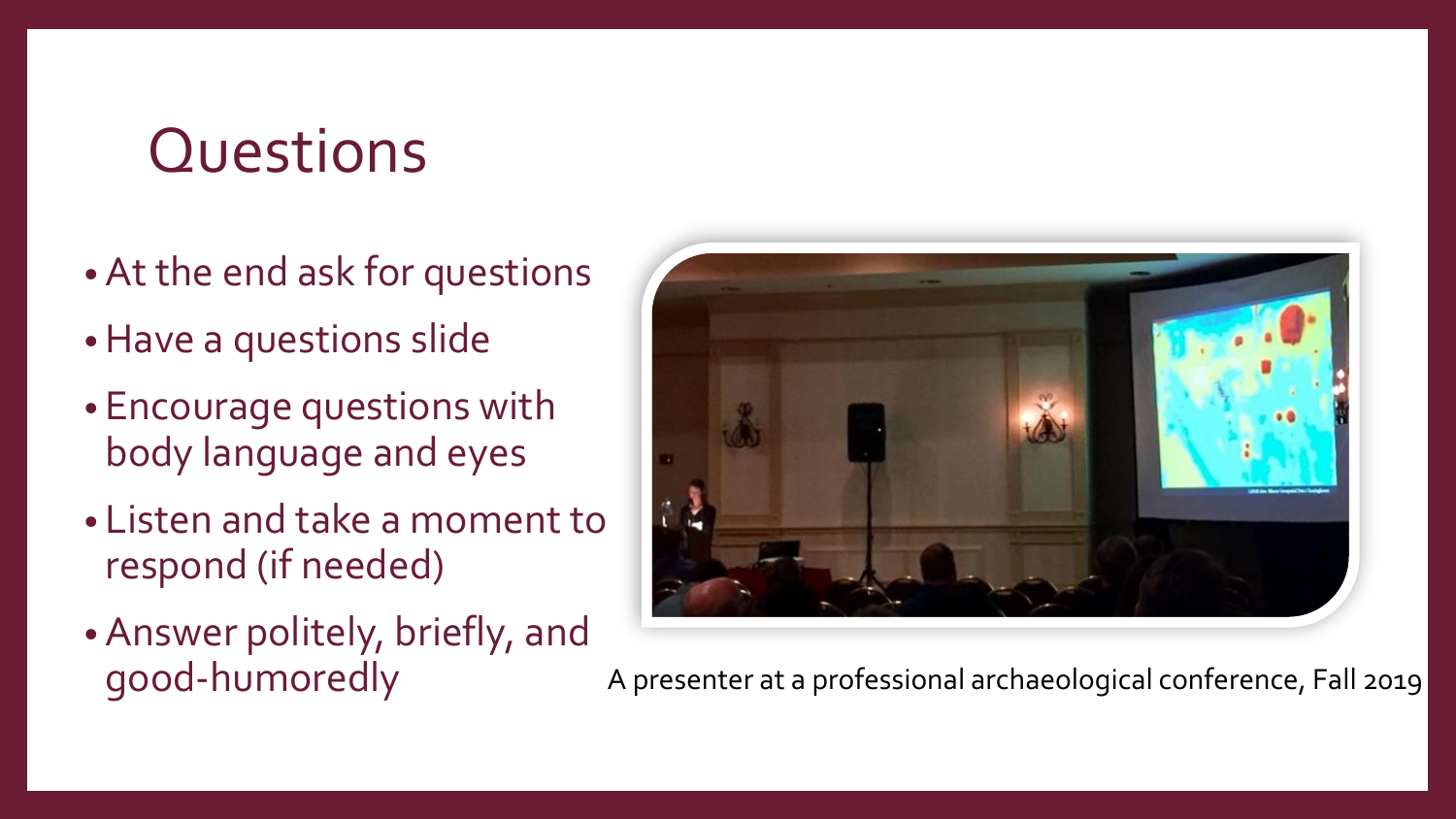#### Questions, Comments, or Concerns